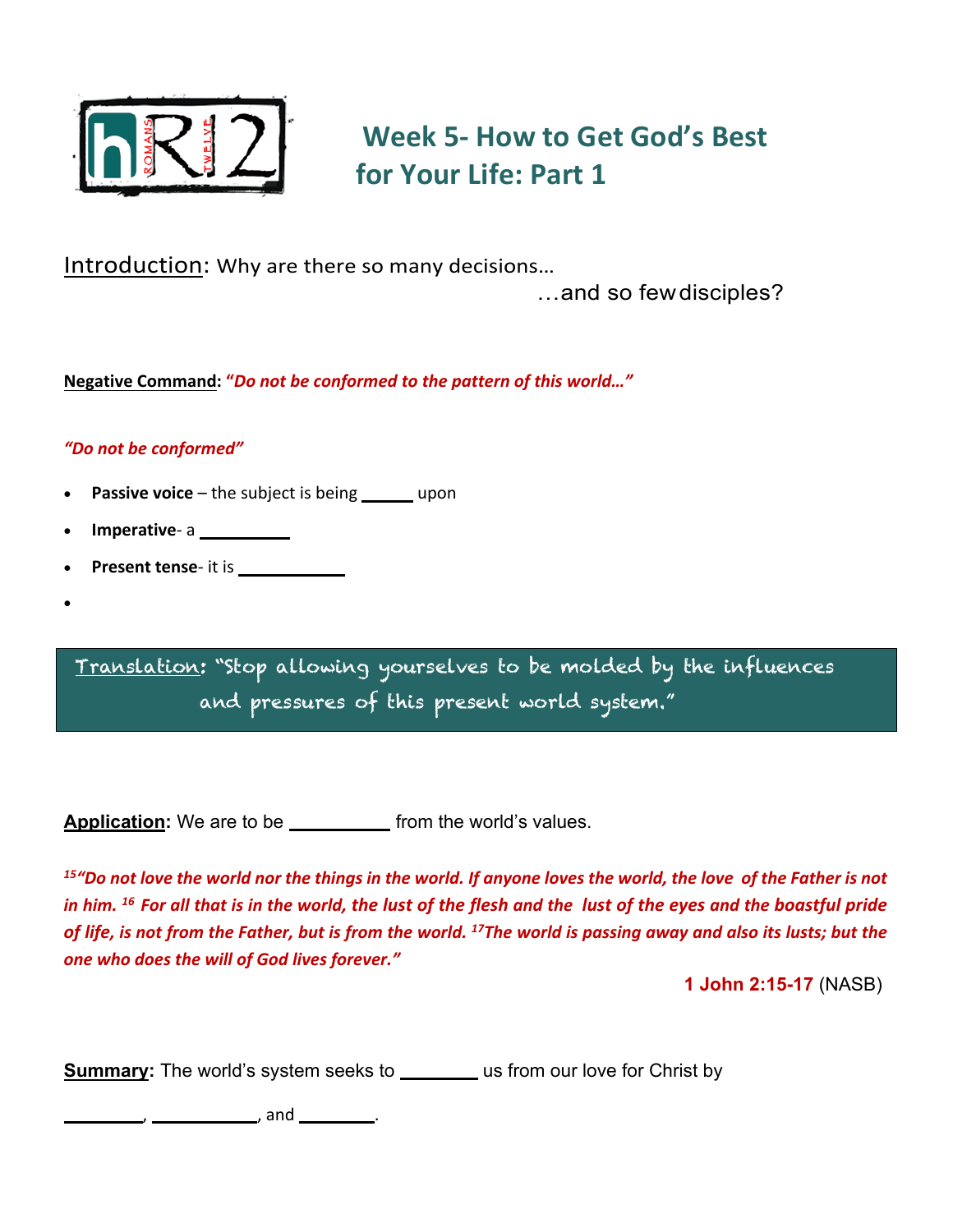**Positive Command:** *"…but be transformed by the renewing of your mind."*

## *"Be transformed"*

- Passive voice- the subject is being \_\_\_\_\_\_ upon
- Imperative a **COMMAND**
- Present tense it is **CONTINUOUS**

Translation- "But allow God to completely change your inward thinking and outward behavior by cooperating wholeheartedly moment-by-moment with the Spirit's renewing process."

Application

Are you shaped more by the **word** or the **WORD**?

*But He answered and said, "It is written, 'Man shall not live on bread alone, but on every word that proceeds out of the mouth of God.'"*

**Matthew 4:**4 (NASB)

*But we all, with unveiled face, beholding as in a mirror the glory of the Lord, are being transformed into the same image from glory to glory, just as from the Lord, the Spirit.*

**2 Corinthians 3:18** (NASB)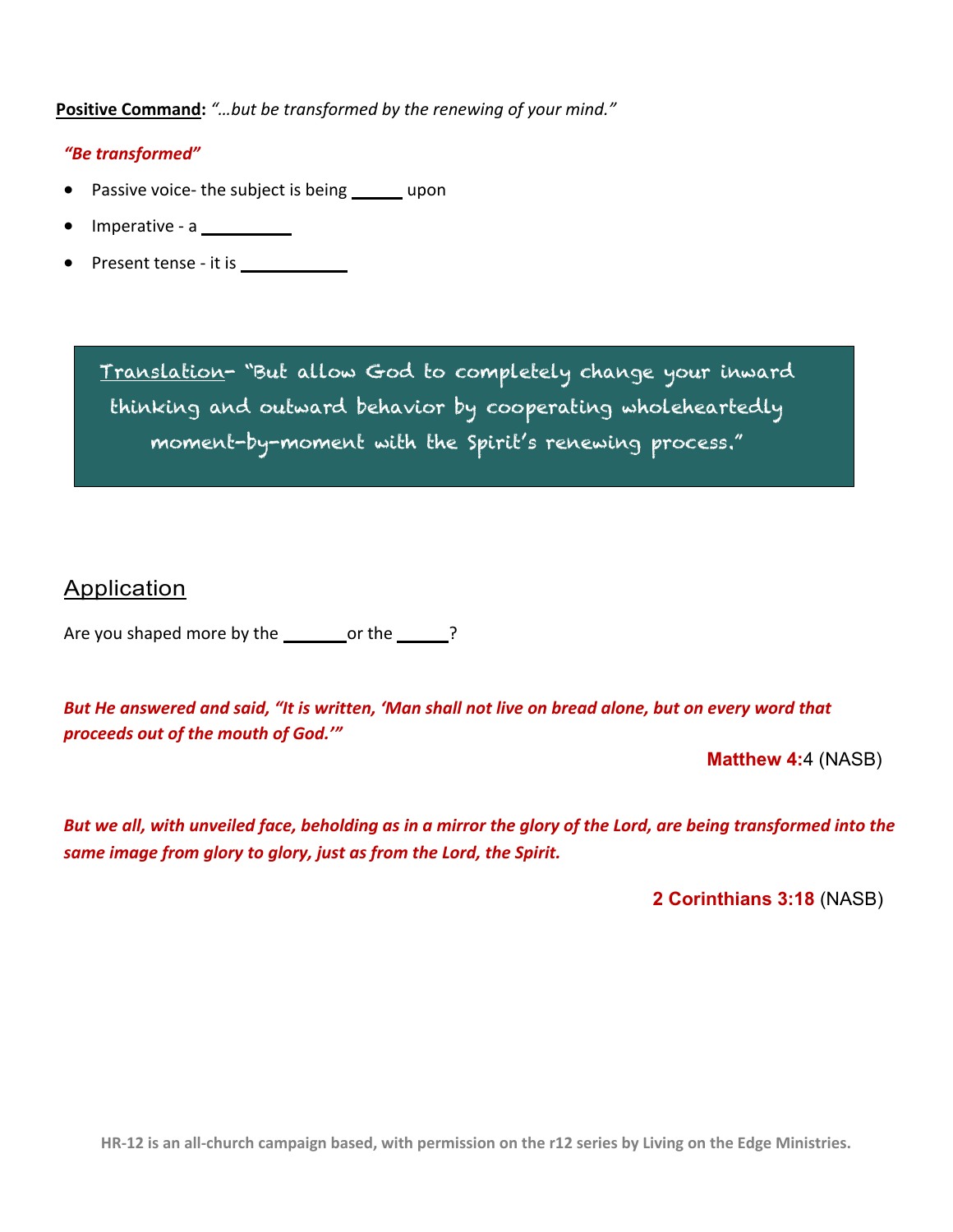

Where do you struggle the most? What about the world's system draws you and tempts you the most?

Think about our culture- what are some prominent values that are contrary to God's Word?

Consider John 17:13-18. What does it mean to be in the world but not of the world?

As you consider your spiritual journey, what are some of the ways that God has transformed your thinking, your behavior, your character?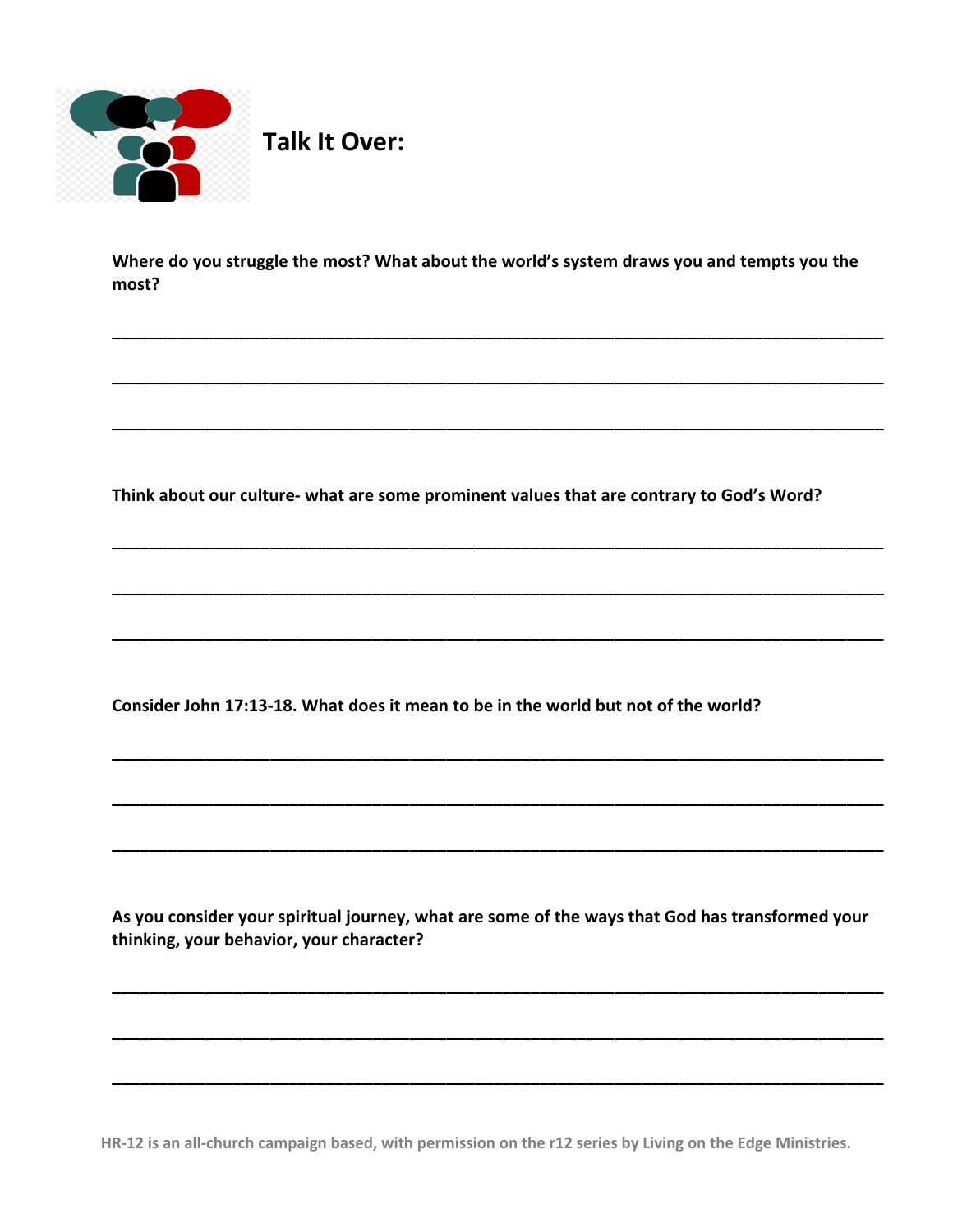

**Live It Out- B.I.O.**

#### **B = COME "BEFORE GOD" DAILY**

**Meet with Him personally through prayer and His word to enjoy His presence, receive His direction, and follow His will.** 

**I = DO LIFE "IN COMMUNITY" WEEKLY**

**Structure your week to personally connect in safe relationships that provide love, support, transparency, challenge, and accountability.** 

#### **O = BE "ON MISSION" 24/7**

**Cultivate a mindset to live out Jesus' love for others through acts of sacrifice a well as service at home, work, play, and church.** 

#### **COME BEFORE GOD**

In Matthew chapter 4, Jesus was tempted by Satan. Jesus responded by saying "It is written, 'man shall not live by bread alone, but on every word that proceeds out of the mouth of God.'"

In light of this verse, what can we be doing to better prepare ourselves for winning against temptation and renewing our minds?

**\_\_\_\_\_\_\_\_\_\_\_\_\_\_\_\_\_\_\_\_\_\_\_\_\_\_\_\_\_\_\_\_\_\_\_\_\_\_\_\_\_\_\_\_\_\_\_\_\_\_\_\_\_\_\_\_\_\_\_\_\_\_\_\_\_\_\_\_\_\_\_\_\_\_\_\_\_\_\_\_\_\_\_**

**\_\_\_\_\_\_\_\_\_\_\_\_\_\_\_\_\_\_\_\_\_\_\_\_\_\_\_\_\_\_\_\_\_\_\_\_\_\_\_\_\_\_\_\_\_\_\_\_\_\_\_\_\_\_\_\_\_\_\_\_\_\_\_\_\_\_\_\_\_\_\_\_\_\_\_\_\_\_\_\_\_\_\_**

**\_\_\_\_\_\_\_\_\_\_\_\_\_\_\_\_\_\_\_\_\_\_\_\_\_\_\_\_\_\_\_\_\_\_\_\_\_\_\_\_\_\_\_\_\_\_\_\_\_\_\_\_\_\_\_\_\_\_\_\_\_\_\_\_\_\_\_\_\_\_\_\_\_\_\_\_\_\_\_\_\_\_\_**